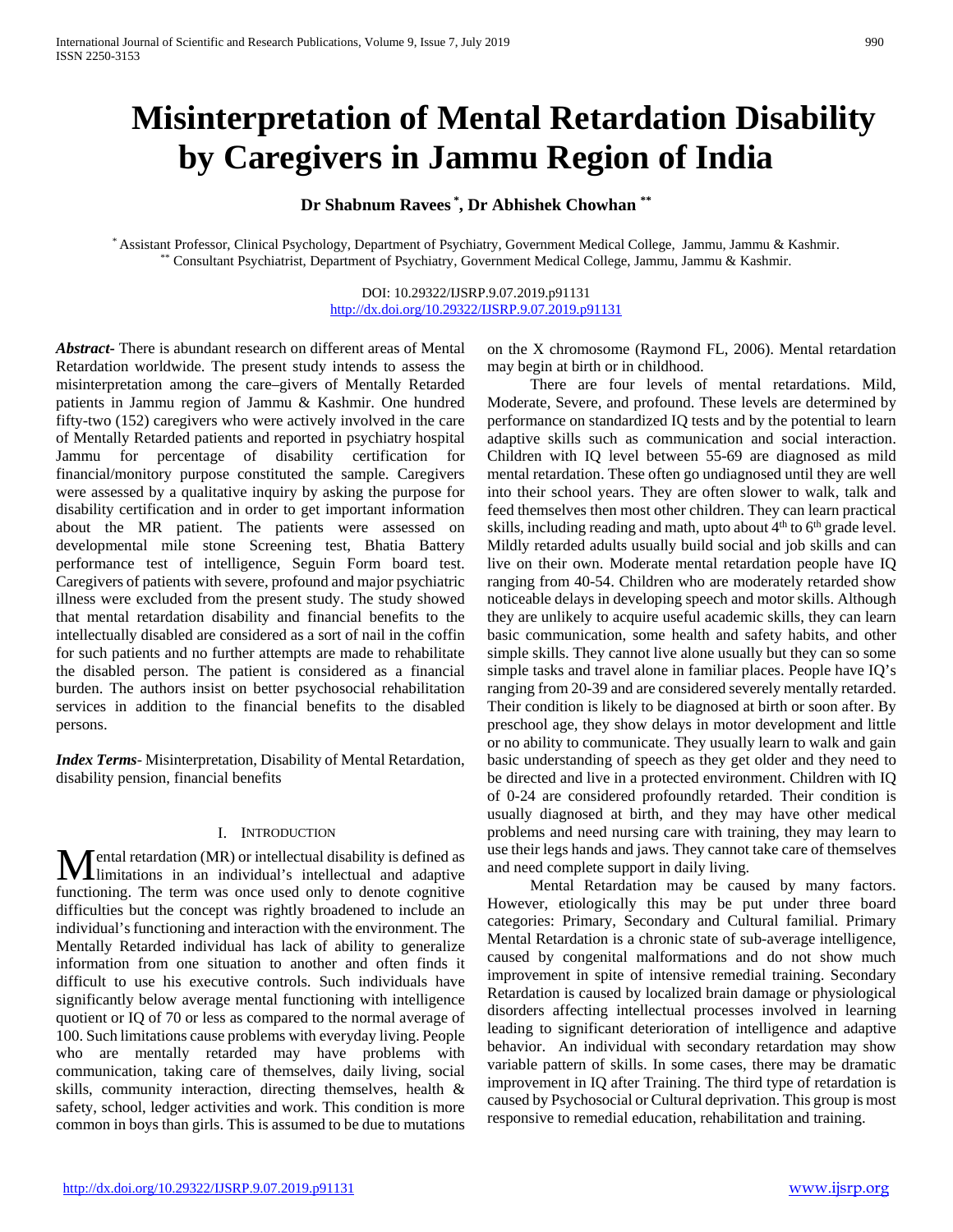If a person's performance or social functioning is inadequate or affected, it may lead to greater burden on the care-givers. In such situations, the occurrence of disorder in the family is perceived as a trauma. The field of disability has attracted substantial scientific attention and public concern in recent times, which is in sharp contrast to the situation that existed in last few decades. Major changes have occurred in the immediate socio-political environment and has influenced our contemporary understand of the nature of the disability. Most prominent among the events are enactment of the persons with disabilities (Equal Opportunities, Protection of Rights and Full Participation) Act 1995 which has been replaced recently by Rights of Persons with Disability act 2016 **(**The rights of persons with disabilities act, 2016), establishment of the Rehabilitation Council of India and National Institutes devoted to the welfare of people with different disabilities. The persons with disability (PwD) act provide for welfare benefits for persons with various disabilities including mental disability. These benefits include disability pension, travel benefits, insurance schemes, reservation in employment & education, IT exemptions, loans, skill training & job placements, housing schemes, marriage allowance, pension transfer to PwD, exemptions from routine transfers and free legal aid services (Hamza A (Ed), 2014). Not taking anything away from these prodigious aids to a population really in need of such services, sometimes mistakenly these are considered as alms for a unimprovable illness by the caregivers. They begin to think that a disability pension means that person with the illness can't get better now and they stop seeking help for psychological and vocational betterment of the person.

 If a person's performance or social functioning is insufficient, it may lead to more stress and distress to the family members. Provencher (1996) found that the negative consequences identified most frequently were tense relationships in the household, physical and emotional problems of the primary caregivers, disturbance of the lives of other adults in the household and disturbance in the primary caregiver's work performance. Most carers reported personal and social restrictions, but carers were significantly more likely than non carers to report financial, personal and physical burden (McGilloway et al, 1997). This chronic stress and social description and narratives of mental retardation produces a sense of rejection and dejection in caregivers. They sense to feel that now they are stuck with a disease where no treatment is possible and solely begin to focus on the financial aspects of the disability certification. This attitude leads to colonial mindsets where individuals with MR were generally isolated, rather than encouraged to lead fulfilling and healthy lives. Therefore, the present study was carried out with aim to bring substantial change in the perception of caregivers for disabled persons with regard to social skills training, selfmanagement, rehabilitation and special education.

Objective:-

- To study the effects of education of care givers on treatment modalities
- To study the effect of socio-economic status on treatment modalities.
- To examine the influence of age on treatment modalities

## II. MATERIALS AND METHODS

 The present study sample comprised 93 males 59 female caregivers of Mentally Retarded patients reported to Psychiatric Disease hospital Jammu from September 2010 to 2014 September reported for certification of disability through the district disability boards. The district disability board in J&K is headed by the chief medical officer of the respective districts. In this study the term caregiver was used to refer to a person above 16 years of age, male or females, who is actively involved in the care of patients in same house for not less than 10 years. Caregivers with IQ less than 70 and those who did not consent were excluded from the present study. In addition, caregivers of patients with Severe, profound and major psychiatric illness were excluded from the present study.

## **Tools:-**

- 1. Developmental mile stone Screening test-DST (Bharat Raj J, 1983) is a non-verbal test to measure the mental development of children from birth to 15 years.
- 2. Seguin Form Board Test is the most commonly used performance test used as a quick measure of general intelligence in children between 3 to 11 years and for Mentally Retarded adults.
- 3. Bhatia Battery performance test (Bhatia CM, 1955) consists of five sub-test for measuring the intelligence between the age group of 11yrs-16 yrs and for both illiterates and literates.

 **Procedure**:- The assessment were carried out on the selected sample of 152 children where the tests were individually administered, with instructions about the tests in order to assess the degree of Mental Retardation. The test took 1 to 2 hours to administer on every patient. After testing each patient was scored for each scale following the respective standard procedure for scoring. A Qualitative inquiry was sought from caretakers by asking the purpose for applying of disability certificate asking one question "Aap ko ye disability certificate kyun chahiye", (Why do you need disability certificate?). The qualitative inquiry was to enable the care givers to "Articulate" their history about the child personal way. A semi structured interview for care givers was framed in order to get important information about child. Based on caregiver's demographic information, Age, education level, occupational status, socio-economic status, marital status, religiosity, area of residence (rural or urban) and siblings order. Data obtained on demographic were analyzed by Percentage method.

## III. RESULTS

 The present study revealed that the caregivers/parents who reported for disability certification were Middle to Old age. The age ranged from 40 years to 60 years. Among those majority of the caregivers were illiterate. Because of academic deficits, the cognitive mechanisms involved by caregivers for their patients were very poor in respect of any rehabilitation program to live with dignity. Majority of the caregivers were parents of the patients. Table 1 shows the socio-demographic profile of the caregivers.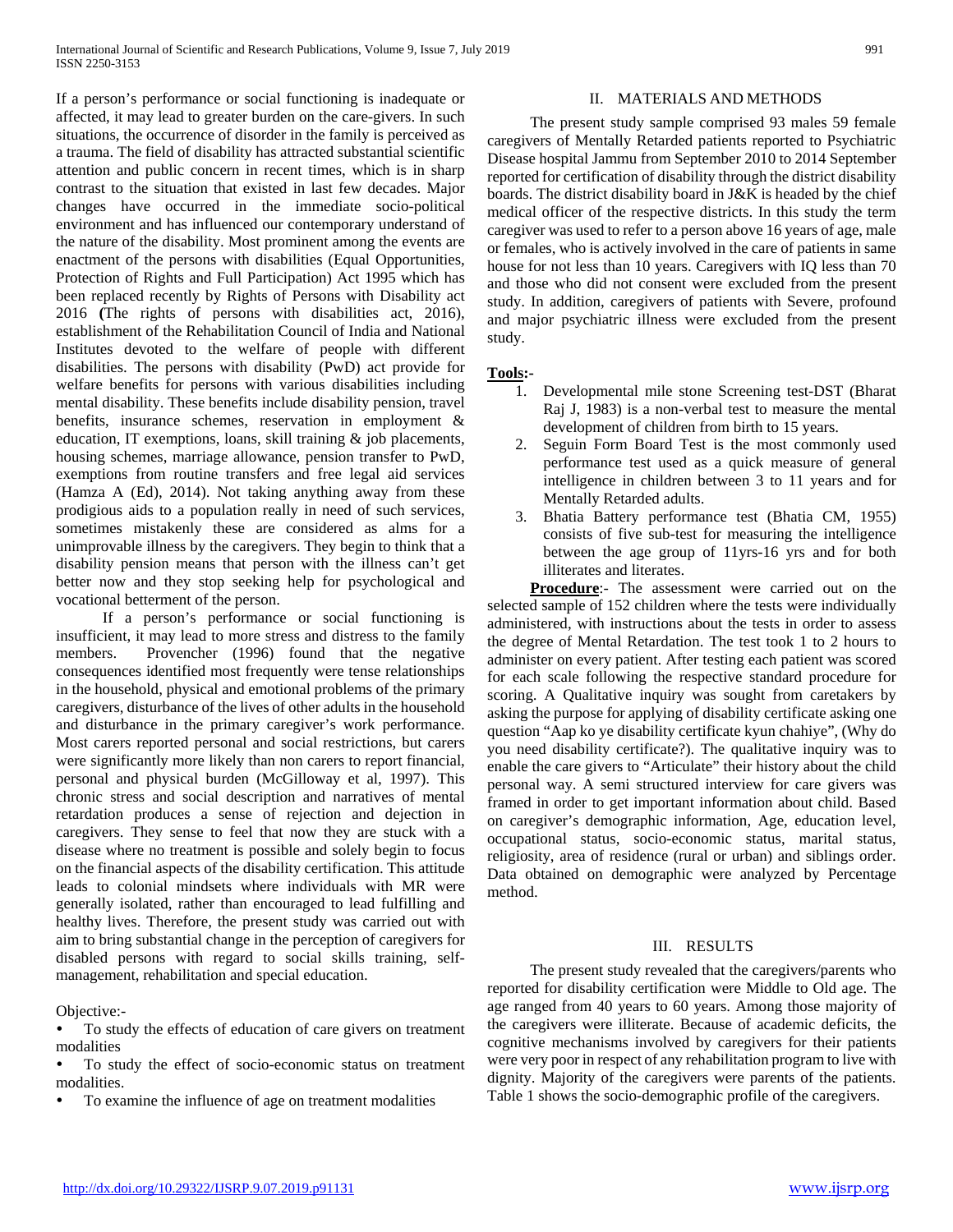| $\overline{S}$ .no | Variables                 | ${\bf N}$        | Percentage (% |
|--------------------|---------------------------|------------------|---------------|
| 1.)                | Age:                      | 152              |               |
|                    | 40 to 60 years            | 144              | 94.74%        |
| 2.)                | Sex                       | 152              |               |
|                    | Male                      | 93               | 61.18%        |
|                    | Female                    | $\overline{59}$  | 38.81%        |
| $\overline{3}$ .)  | <b>Education:</b>         | 152              |               |
|                    | Literate Up Graduate      | 6                | 4 %           |
|                    | Illiterate                | 146              | 96 %          |
| 4.)                | Socio-Economic<br>status: | $\overline{152}$ |               |
|                    | Lower                     | 132              | 87%           |
|                    | Middle                    | 18               | 13.15%        |
|                    | Higher                    | $\overline{2}$   | 13.31%        |
| $\overline{5.}$    | Occupation:               | 152              |               |
|                    | Farmers                   | 62               | 41%           |
|                    | State employee            | 14               | 9.21 %        |
|                    | Workers                   | 76               | 50%           |
| 6.)                | Habitat:                  | 152              |               |
|                    | Rural                     | 107              | 70.39%        |
|                    | Urban                     | 45               | 29.60%        |
| 7.)                | <b>Marital Status:</b>    | 152              |               |
|                    | Parents                   | 112              | 74%           |
|                    | Single close relation     | $\overline{2}$   | 1.31%         |
|                    | Widows                    | 34               | 22.36%        |
|                    | Divorced                  | $\overline{4}$   | 2.63%         |
| 8.)                | <b>Religion:</b>          |                  |               |

# **Socio-demographic characteristics of the sample: - Caregivers=(N 152**)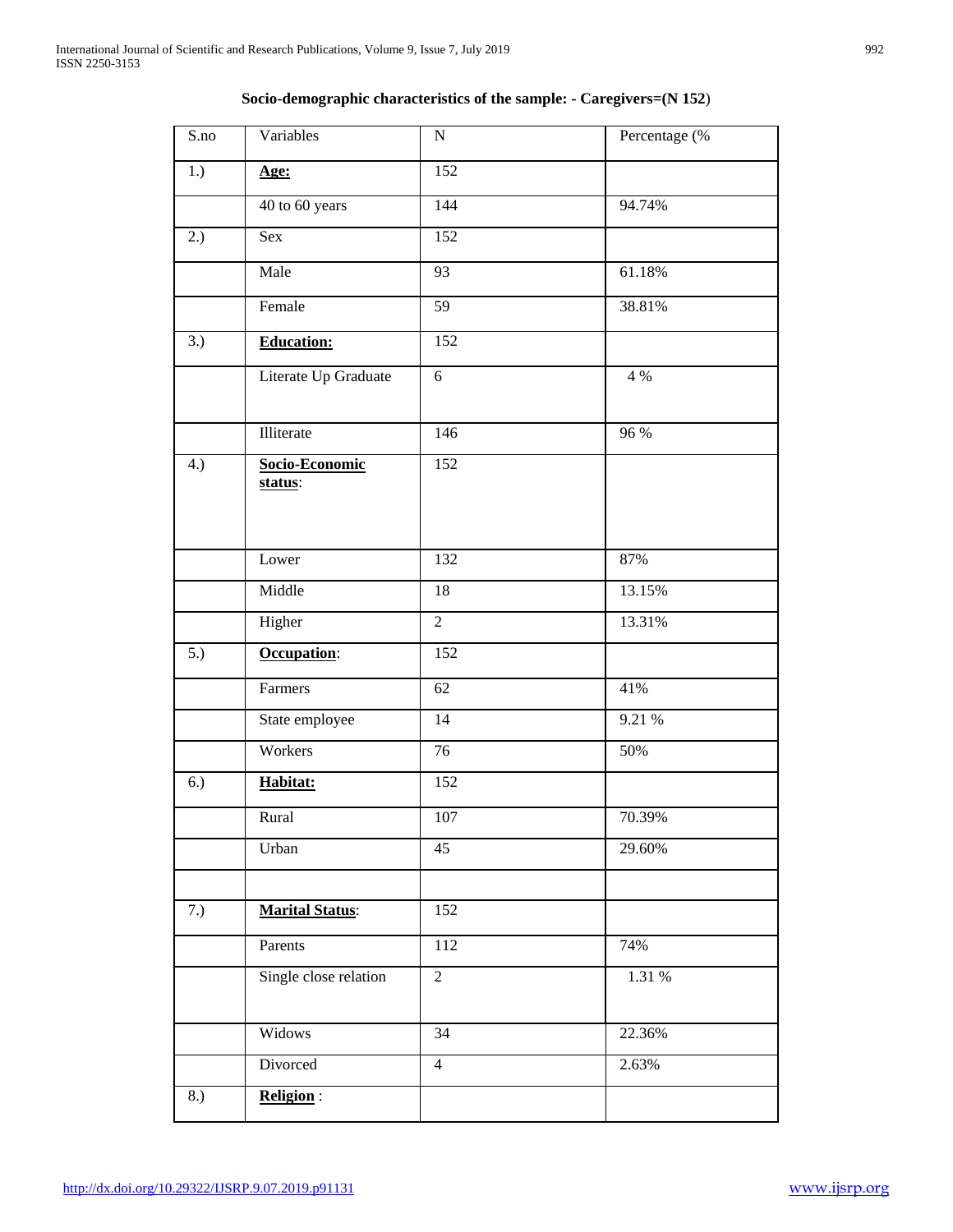|      | Hindu                                       | 110            | 72.36% |
|------|---------------------------------------------|----------------|--------|
|      | Muslim                                      | 13             | 8.55%  |
|      | Sikh                                        | 28             | 18.42% |
|      | Christian                                   | $\mathbf{1}$   | 0.65%  |
| 9.)  | Sibling order:                              |                |        |
|      | $1st$ child                                 | 53             | 34.86% |
|      | $2nd$ child                                 | 35             | 23.02% |
|      | $3rd$ child                                 | 30             | 19.73% |
|      | 4 <sup>th</sup> child                       | 23             | 15.13% |
|      | $5th$ child                                 | $\overline{5}$ | 3.28%  |
|      | 6 <sup>th</sup> child                       | $\mathbf{1}$   | 0.65%  |
|      | $7th$ child                                 | $\overline{3}$ | 1.97%  |
|      | 8 <sup>th</sup> child                       | $\overline{2}$ | 1.3%   |
|      |                                             |                |        |
| 10.) | Level<br>of<br><b>Mental</b><br>Retardation | 152            |        |
|      | Mild<br><b>Mental Retardation</b>           | 64             | 42.1%  |
|      | Moderate<br>mental<br>retardation           | 88             | 57.9%  |
|      |                                             |                |        |

## IV. DISCUSSION

 The main objective of the present study was to bring substantial changes in the lives of disable persons through their caregivers. One of the major problems faced by the caregivers was negative and ill-informed attitude towards Mental Retardation that they are unable to do anything work. Very few were educated up to graduate, their main concern was financial burden as who would look after the patient when they are no more and their savings were drained because of regular expenses of the chronic disorder. Karp (2001) in his study found that financial stress / burden stems not only from actual expenses of care giving like medication but financial strain also occur from "*opportunity cost of care*" the things someone gives up to become a care giver for example quits job or declines job promotion or advancement opportunities. The present study revealed that majority of the reported in hospital were from Weaker / Poorer sections of the society in Rural areas; as also reported in National Sample Survey Organization that the incidence of disability was more in Weaker / Poorer sections of Rural areas. This is because in rural areas facilities for optimal training in social skills are not available. Services like village level workers equipped with skill in home training for Mentally Retarded persons are lacking in most rural areas.

 On analysis tense relationship among the parents as care givers were reported. Widows & divorced caregivers also contributed to the sample. Two participants were from close relationship from maternal house and were living together from more than 10 years. Province (1996) found that the most negative consequences of care giving was tense relationships in the household and also disturbed work performance. Further, the caregivers reported that they found undefined and stressful nature of the care giving role as there are few guidelines available. This undefined role was also reported in a study conducted by Deimling and Bass (1986). It is noteworthy that the two care givers who were from close-relation could understand the nature of disability and change the mind set about disability and bring substantial changes through training as a caregiver. These major changes include special education and self-management for patient which could improve the family members daily living conditions as well as reduce care giving stress. Most of the caregivers were from Hindu families, followed by Sikh and Muslim, and one from Christian family. It was noticed that degree of burden with respect to finance was main concern for all caregivers, as to who will look after patient when they are no more. This was seen in all the religious communities. Most of the caregivers reported embarrassment, anger and helplessness in case their child behaved in a socially unacceptable way. This helplessness turned into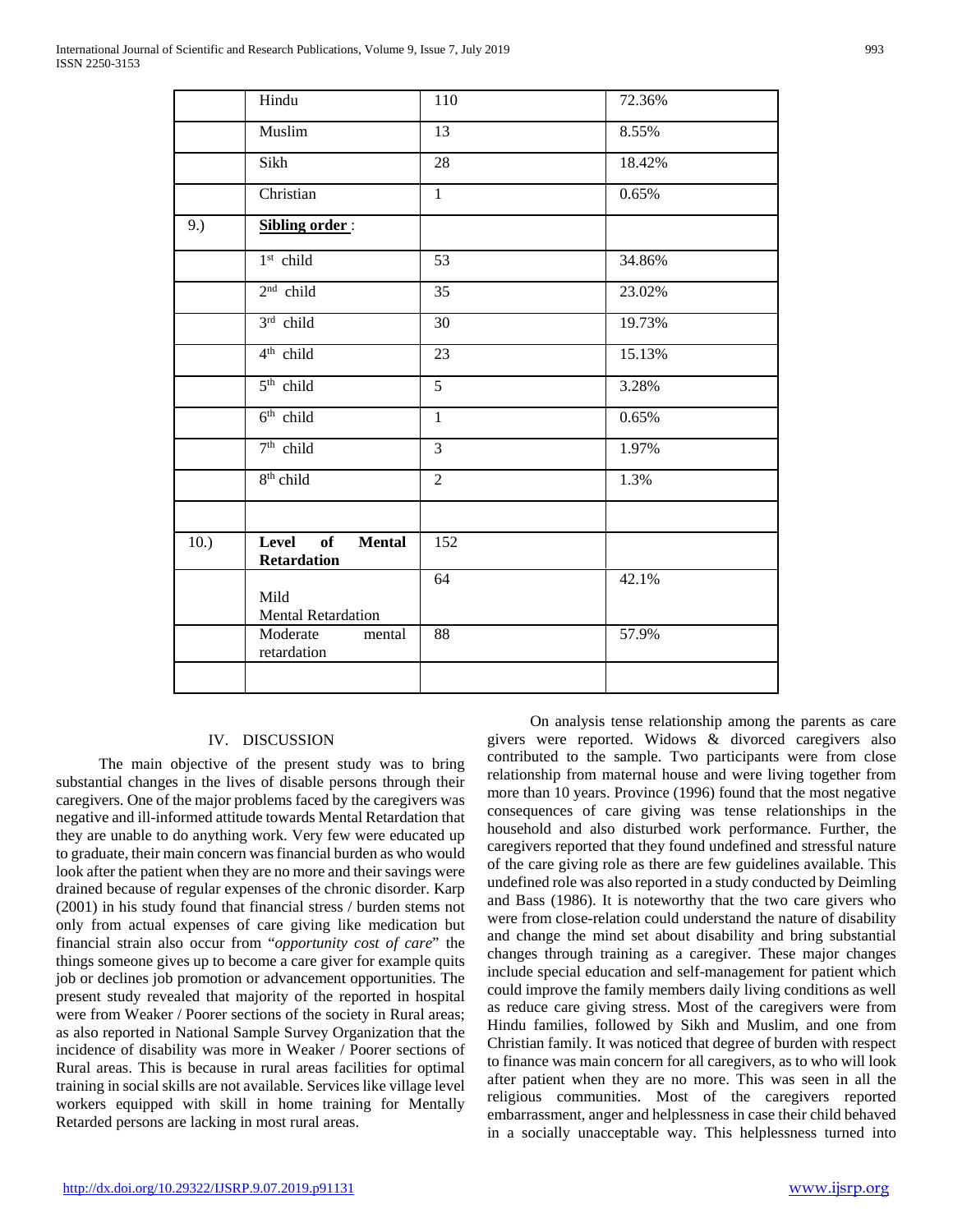dejection and would force them think that no permanent and effective treatment is possibly for this issue. Academic deficits, low level of cognitive maturity, lack of professional health care, few social guidelines for caregivers and low socio-economic status made caregivers feel that patient is unable to perform any work. It is clear from the caregivers that they faced many problems while caring for a Mentally Retarded person. Their social and personal life was affected, while dealing with social unacceptable behavior of the patient. Moreover, the patient was dependent on the care givers who were older and their major concern was who would look after patient when they are no more which is basically dominated by the fact that they take responsibility for their Mentally Retarded child.

 Of all the participants in the study only two turned up for follow up after being called for psychological treatment of their mentally retarded children. They were educated how things work for these children. Like how positive changes can be bought in patient through social skill training, special education and selfmanagement. In order to justify above mentioned findings of the study it was found that all care givers of Mentally Retarded patients carry very similar psychological burden and are exposed to similar situational stressors which was supported by Sinha (2013) that all primary care givers share similar fate in their life, which is basically dominated by the fact that they take responsibility for their mentally ill family member. The feelings of isolation and stigma as well as restrictions in social activities where common experience of care givers. Similar findings have been reported in a number of studies (Grad & Sainsbug 1963, Mandelbrot & Folkard 1961, Waters & North 1965, Winefield & Harvey 1994). The degree of burden experienced is influenced by patient caregivers related factors and also varies by age & gender, and greater burden in associated in older care givers.

## V. CONCLUSION

 Our study in no way tries even a little bit to belittle the disability pension given to the persons suffering from an illness as disabling as Mental Retardation. However, our endeavor is just to bring into light the mentality of society in general and caregivers in particular regarding the monitory benefits associated with disability pension. Based on the findings of present study, which is first of such kind of research in Jammu region, one of the major problems noticed by researcher was negative and ill-informed attitude due to lack of scientific knowledge and exposure in the field of mental retardation among the care givers. The patient illness was considered as burden in terms of finance by care givers and feels who will look after them when they are no more. And hence disability is applied to take care of the financial inadequacy of the person with mental retardation and very little effort is then made to rehabilitate the intellectually disabled. The researcher emphasizes on participation of caregivers for improving the life of disable peoples not only through financial benefit but also to make them understand about the self-management, social skill training and special education for mild and moderate mentally retarded children. There is need of administration to understand and to give professional training and provide better developing facilities at both primary and tertiary level. An important finding was nonavailability of professional help especially occupational and vocational training. Emphasis should be on workshop and

orientation programs for care givers. Therefore, there is a need for producing better rehabilitation procedures available for people with Mental Retardation, so that they will feel how things work in the real world. (Malhotra 2011)

#### **REFERENCES**

- [1] "The rights of persons with disabilities act, 2016" (pdf). *Disabilityaffairs.gov.in*. Retrieved 8 January 2019.
- [2] Bharath Raj J. 1983. DST Manual +Know your child's intelligence and how to improve it. Sri Meera Printers: Mysore.
- [3] Bhatia CM. 1955. Performance test of intelligence under Indian conditions. London: Oxford university press.
- [4] Deimling G & Bass D. 1986. Mental status among the aged effects on spouse and adult- child caregivers. Journal of Gerontology. 41,778-787.
- [5] Grad J & Sainsbury P. 1963. Mental Illness and the family. Lancet. Mar 9;1(7280):544-7.
- [6] Hamza A (Ed). Social Welfare Measures for persons with mental disability. NIMHANS Publication. 2014.
- [7] Jena SPK. 2007. Neuropsychology of mental retardation, Indian Journal of Clinical Psychology, 34, 1, 28-35.
- [8] Karp DA. 2001. The Burden of Sympathy. How families cope with mental illness. Baston college Magazine. Oxford University Press.
- [9] Malhotra M & Thapa K. 2011. Psychosocial problem of caregivers of mentally ill. Indian Journal of Clinical Psychology. vol. 38, No.1, 60-68.
- [10] Mandelbrote BM & Folkard S. 1961. Some factors related to outcome and social adjustment in Schizophrenia. Acta Psvchiatarica Scaridinavica. 37,223-235.
- [11] Manickam LSS. 2009. Enabling Disabled. Indian Journal Of Clinical Psychology No.36, Issue 2, 7-10.
- [12] Mc Gilloway S, Donnelly M & Mays N. 1997. The experience of caring for long stay psychiatric patients. British journal of clinical psychology. 36,149- 151.
- [13] Provencher H. L. Objective burden among primary caregivers of person with chronic schizophrenia. Journal psychiatric and Mental Health Nursing. 1996; 3:181–187.
- [14] Raymond FL. X linked mental retardation: a clinical guide. *J Med Genet*. 2006;43(3):193–200.
- [15] Sinha S & Jahan M. 2013. Perceived social support among the family members of mentally ill patients. Indian Journal of Clinical Psychology. vol. 40. No. 1. 23-28.
- [16] Waters MA & North over J. 1965. Rehabilitated long-term schizophrenia in the community. British journal of Psychiatry. 111,258-267.
- [17] Winefield HR & Harvey EJ. 1994. Needs of family caregivers in chronic schizophrenia. Schizophrenia Bulletin. 20,557-566.
- [18] World Health Organization. 2008. Maternal mental health and child development in low- and middle-income countries: Report of the WHO-UNFPA meeting held in Geneva Switzerland 30 January to 1<sup>st</sup> Feb 2008.

#### AUTHORS

**First Author** – Dr Shabnum Ravees, Assistant Professor, Clinical Psychology, Department of Psychiatry, Government Medical College, Jammu, Jammu & Kashmir. **Second Author** – Dr Abhishek Chowhan, Consultant Psychiatrist, Department of Psychiatry, Government Medical College, Jammu, Jammu & Kashmir.

**Correspondence Author** – Dr Abhishek Chowhan, Consultant Psychiatrist, Department of Psychiatry, Government Medical College, Jammu, Jammu & Kashmir. E-Mail: [abhi3212007@gmail.com,](mailto:abhi3212007@gmail.com) Mob: 8803838383